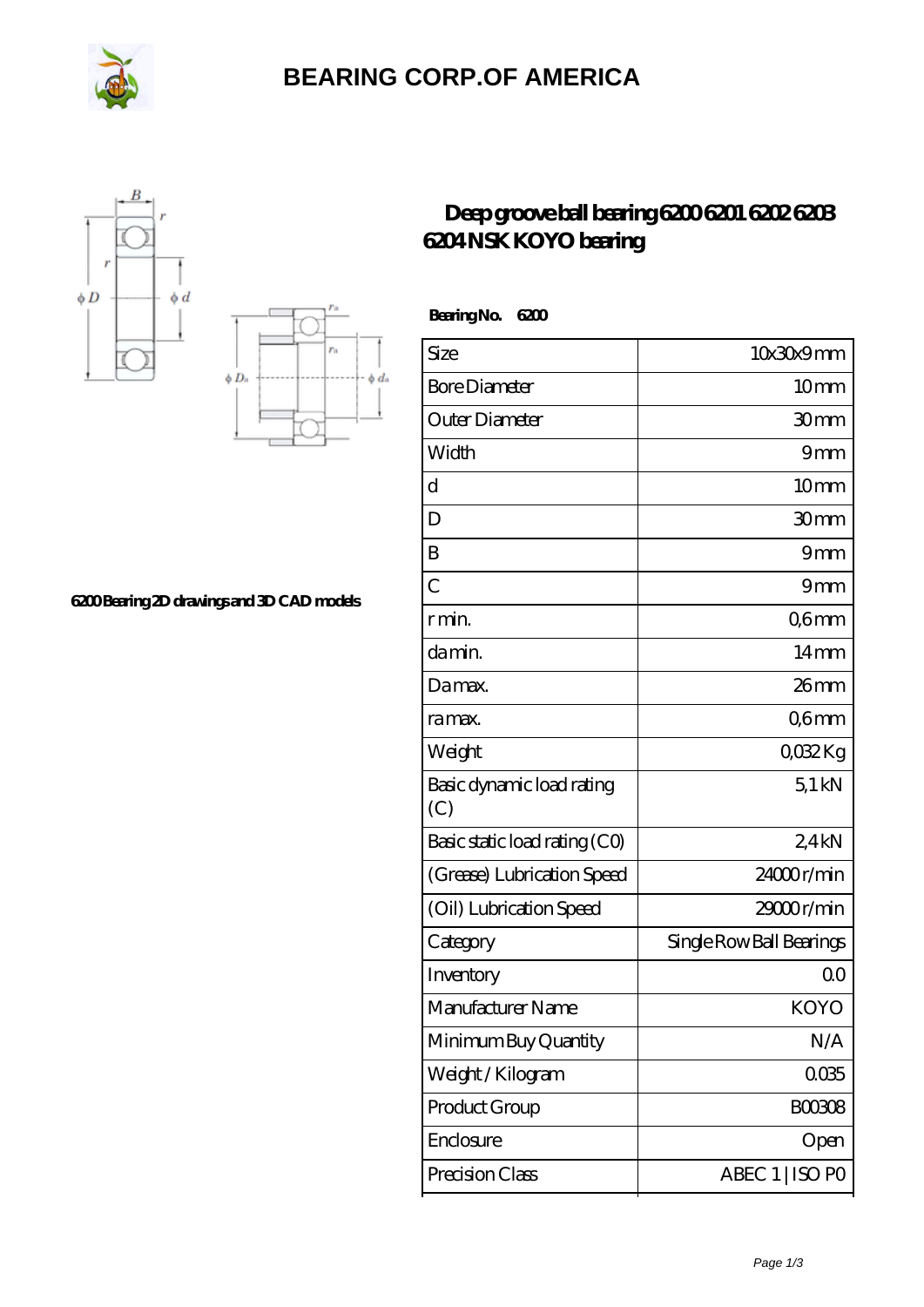

## **[BEARING CORP.OF AMERICA](https://www.freshmxnfood.com)**

| Maximum Capacity / Filling<br>Slot | No                                                                                                                                                                         |
|------------------------------------|----------------------------------------------------------------------------------------------------------------------------------------------------------------------------|
| Rolling Element                    | <b>Ball Bearing</b>                                                                                                                                                        |
| Snap Ring                          | No                                                                                                                                                                         |
| <b>Internal Special Features</b>   | No                                                                                                                                                                         |
| Cage Material                      | Steel                                                                                                                                                                      |
| <b>Internal Clearance</b>          | CO-Medium                                                                                                                                                                  |
| Inch - Metric                      | Metric                                                                                                                                                                     |
| Long Description                   | 10MM Bore; 30MM<br>Outside Diameter; 9MM<br>Outer Race Diameter:<br>Open; Ball Bearing; ABEC 1<br>ISO PQ No Filling Slot; No<br>Snap Ring, No Internal<br>Special Features |
| Category                           | Single Row Ball Bearing                                                                                                                                                    |
| <b>UNSPSC</b>                      | 31171504                                                                                                                                                                   |
| Harmonized Tariff Code             | 8482105068                                                                                                                                                                 |
| Noun                               | Bearing                                                                                                                                                                    |
| Keyword String                     | Ball                                                                                                                                                                       |
| Manufacturer URL                   | http://www.koyousa.com                                                                                                                                                     |
| Manufacturer Item Number           | 6200                                                                                                                                                                       |
| Weight/LBS                         | 0076                                                                                                                                                                       |
| Outer Race Width                   | 0.354 Inch   9 Millimeter                                                                                                                                                  |
| <b>Bore</b>                        | 0.394 Inch   10 Millimeter                                                                                                                                                 |
| Outside Diameter                   | 1.181 Inch   30 Millimeter                                                                                                                                                 |
| Bearing No.                        | 6200                                                                                                                                                                       |
| r(min)                             | 06                                                                                                                                                                         |
| Cr                                 | 640                                                                                                                                                                        |
| CQ                                 | 240                                                                                                                                                                        |
| Cu                                 | 0120                                                                                                                                                                       |
| fO                                 | 132                                                                                                                                                                        |
| Grease lub.                        | 24000                                                                                                                                                                      |
| Oil lub.                           | 29000                                                                                                                                                                      |
|                                    |                                                                                                                                                                            |